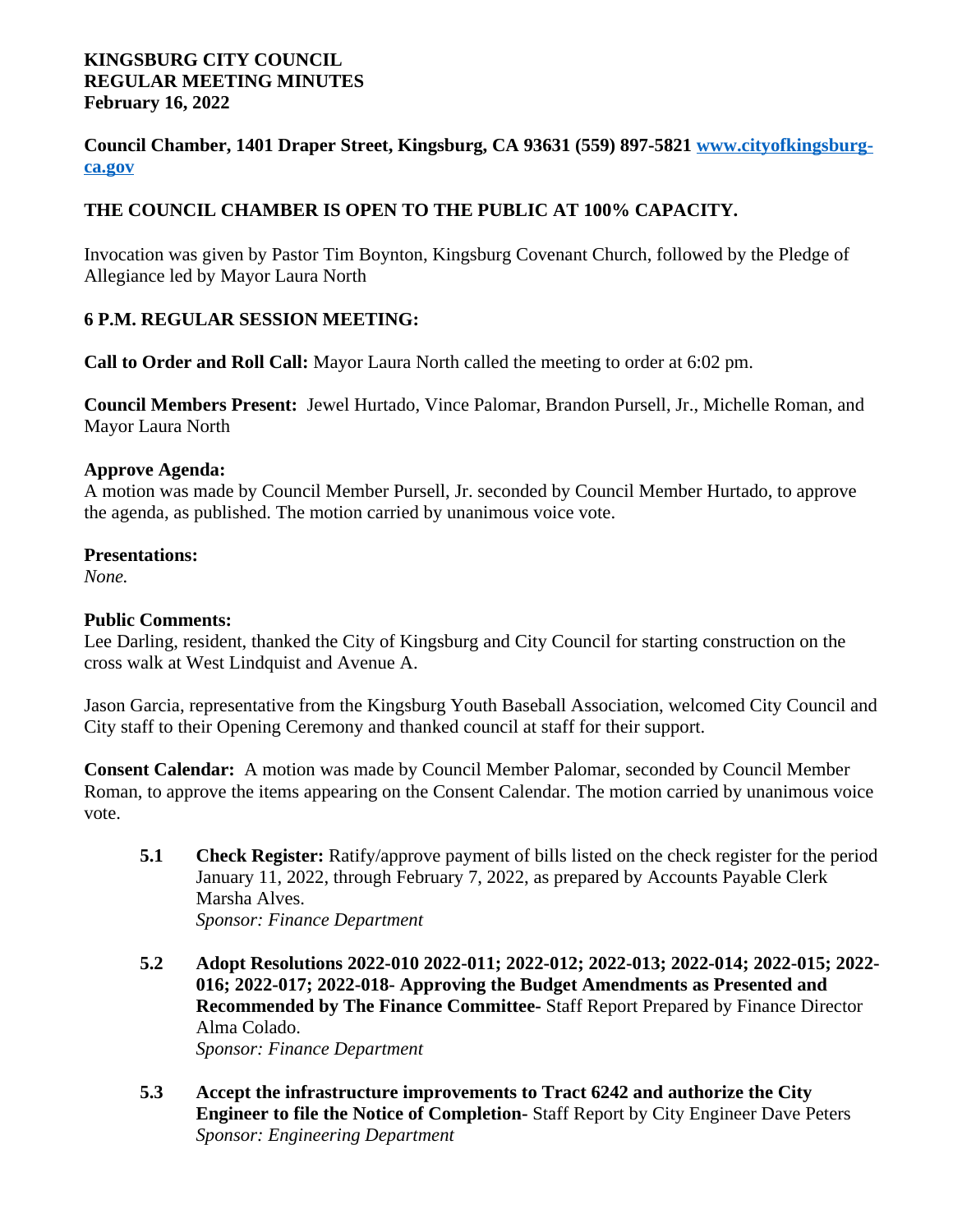**5.4 Accept the infrastructure improvements to Tract 6122 and authorize the City Engineer to file the Notice of Completion-** Staff Report by City Engineer Dave Peters *Sponsor: Engineering Department*

### **REGULAR CALENDAR**

**Public Hearing: 2020 Census Kingsburg City Council Redistricting**- Presentation by Jeff Tilton, National Demographics Company *Sponsor: City Clerk's Office*

Mayor Laura North opened the Public Hearing at 6:05 P. M.

#### **Presentation by Jeff Tilton, National Demographics Company**

Mr. Tilton presented 5 drafts of redistricting maps; three were from the public and two were NDC suggested. The deadline for submitting the draft maps is March 2, 2022 and draft maps will be posted by March 9, 2022. The intention of the meeting is to attempt to get Council to narrow down to a single focus map (or two) heading into the final Public Hearing.

**Public Comment -** Mayor North opened the discussion to public comment. Mr. Darling said that he did not like 103 of the changing of the map as well as the district numbers, stating that it was confusing. Mr. Tilton explained that Council did the process of elimination regarding the maps that they disliked and concluded on the best suggestions to be the drafted NDC maps. Council Member Hurtado made the comment that she would like to add demographics regarding each district to be in the next public hearing.

Council agreed on NDC 201 and 202 to be brought back, narrowing down their pick of map, and they will also review any other public maps that are submitted by March 2nd, at the next scheduled City Council Meeting on March 16, 2022.

**Crime Statistics Report for the Month of January 2022 and General Police Department Update-**Crime Statistics Report prepared by Kingsburg Police Department Records Supervisor Corina Padilla. *Sponsor: Police Department*

**Presentation by Police Chief Neil Dadian –** Chief Dadian informed the City Council on the increase of crimes and arrests in the month of January. The catalytic converter thefts are also increasing throughout local towns, including Kingsburg, and arrests have been made by the Kingsburg Police Department. Chief Dadian also gave an update on various trainings that the Department Staff will be attending and the purchase of new pistols that were greatly needed. The Prop 56 Grant (Tobacco Tax Grant) which funds the Resource Officer has been extended for one fiscal year.

**2022 Senate District 12 Budget Request-** Staff Report by City Manager Alexander Henderson. *Sponsor: City Manager's Office*

**Presentation by City Manager Alexander Henderson –** Mr. Henderson stated that State Senator Anna Caballero is requesting submittal of budget proposals for the 12th Senate District. Requests should be limited to the most pressing budget priority projects (1-2 projects). Budget request and all supporting documents are due on Friday, February 25th, 2022, at the close of business. Projects are the Senior Center Kitchen Renovation; approximately \$700,000, Sports Complex; \$5M+ 3, Fiber Optic